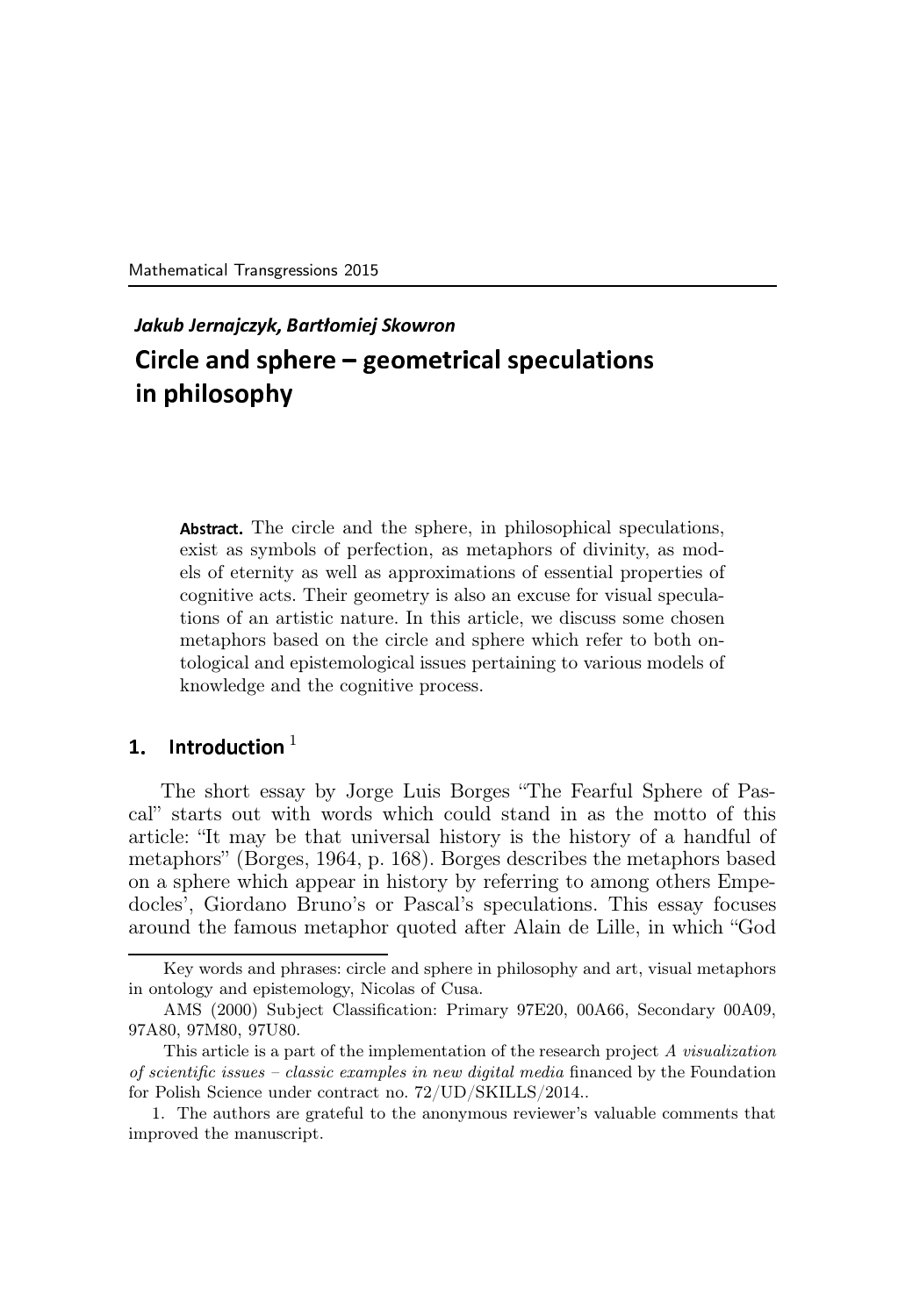is an intelligible sphere whose centre is everywhere and whose circumference is nowhere" (Borges, 1964, p. 169)<sup>2</sup>. This article is also a review of other philosophical metaphors based on roundness pertaining not only to the sphere but also to the circle. In this instance we refer to the thoughts of Parmenides, Plato, Nicolas of Cusa, Quine, Heller and Twardowski. Metaphor is understood here broadly in the sense proposed by Lakoff and Johnson (1980) as a certain model representing chosen aspects of a given issue in terms characteristic for a different issue.

The circle and the sphere, in philosophical speculations, serve as symbols of perfection, as metaphors of divinity, as models of eternity as well as approximations of properties of cognitive acts. Their geometry may also be an excuse for artistic visual speculations. In our proposed approach, art, hand in hand with mathematics and philosophy becomes a cognitive tool – it constitutes not only an aesthetic complementation of scientific cognition, but it is its reinforcement, deepening and extension.

The article consists of two parts. In the first, we discuss metaphors which appear in ontological problems. Ontology is treated here as the most general science on what there is and what may be, and speaking in the language of traditional philosophy: as the science of existence or being. Within such a wide understanding of ontology we are allowed to also take up metaphysical issues which are related to real existence and not only possible existence<sup>3</sup>. In the second part of the article we discuss epistemological traits pertaining to various models of knowledge and cognitive process.

In this article we mainly focus on metaphors which are based on the analysis of the geometrical properties of the sphere and the circle and not only on the superficial properties of these figures visible to the naked eye. This harmonious fusion of geometrical analysis, philosophical speculation and artistic visualization offers an opportunity for wider comprehension and an intelligible approximation of the studied subject.

<sup>2.</sup> Original: "Deus est spaera intelligibilis, cuius centrum ubique, circumferentia nusquam" (Alanus De Insulis, VII PL 210, 0627A).

<sup>3.</sup> On the relation between metaphysics and ontology see (Perzanowski, 1988, pp. 87–90).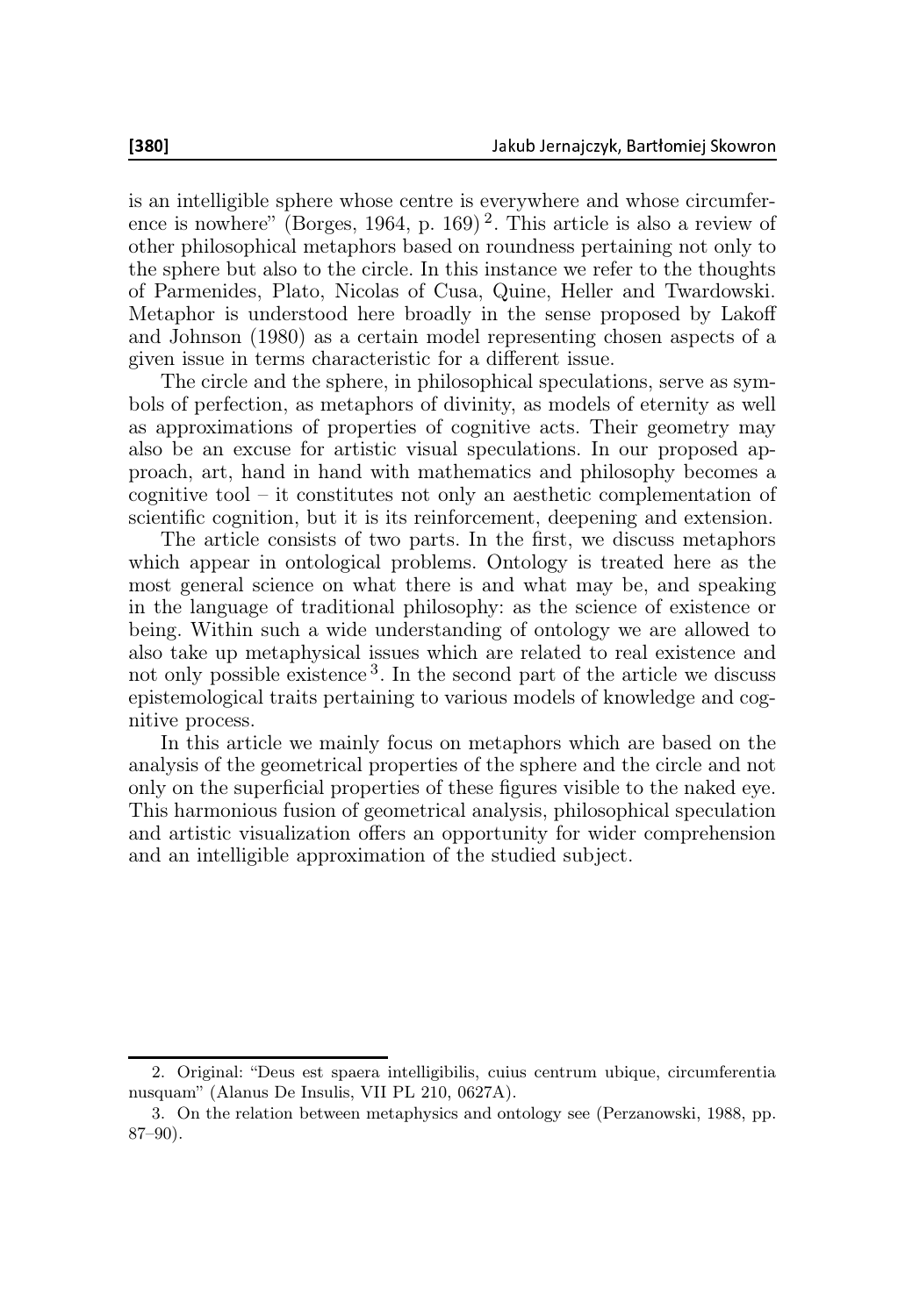### $2.$ Circle and sphere in ontological metaphors

#### $2.1.$ Spherical vision of reality by Parmenides

Parmenides was supposedly the author of one treaty of which only a few fragments have been preserved  $4$ . However his thought has played an important part not only in Greek philosophy but also in later philosophies. In the Prologue to his poem Parmenides recalls the motif of a journey; a journey from the land of night to the land of day and light. That journey symbolizes cognition which starts with sensual experience but does not end with just that. As Parmenides wrote, the presumptions of mortals are based on senses, but the truth may not come from presumptions alone. Therefore, true cognition needs reason to act as a guide. A goddess welcoming travelers says (Kirk and Raven, 1957, p. 267):

It is no ill chance, but right and justice, that has sent thee forth to travel on this way. Far indeed does it lie from the beaten track of men. Meet it is that thou shouldst learn all things, as well the unshaken heart of well-rounded truth, as the opinions of mortals in which is no true belief at all.

As early as in the prologue the motif of roundness appears. Reason leads to true cognition, to a Truth which is rounded and similar to a sphere.

Parmenides following the path of light and reason, described existence [Parmenides called it "true reality"] in many aspects. Most of all true reality is what is and not what may be. It has not been born and is indestructible, it has never been created and it cannot die. It is a wholeness which is filled, in every part, in the same way. It may not be more in one place and less in the other, there is the same amount of true reality in every place. True reality is continuous and undividable. It is also unimpressed and unchangeable. Such a characterization of true reality leads to regarding it as perfect. In the rationale of that perfection Parmenides writes: "But since there is a furthest limit, it is bounded on every side, like the bulk of a well-rounded sphere, from the centre equally balanced in every direction" (Kirk and Raven, 1957, p. 276). Therefore true reality resembles a sphere, it is sphere-like. The interpretation of that fragment is not a trouble-free task; it is especially hard to establish how Parmenides understood the limit. This fragment may be understood, for instance, that there is the furthest limit of true reality which is the sphere which surrounds it, while true reality is similar to an open ball i.e. the space inside a sphere (without the boundary points).

<sup>4.</sup> More on the life and work of Parmenides may be found in (Kirk and Raven, 1957, pp. 263–285).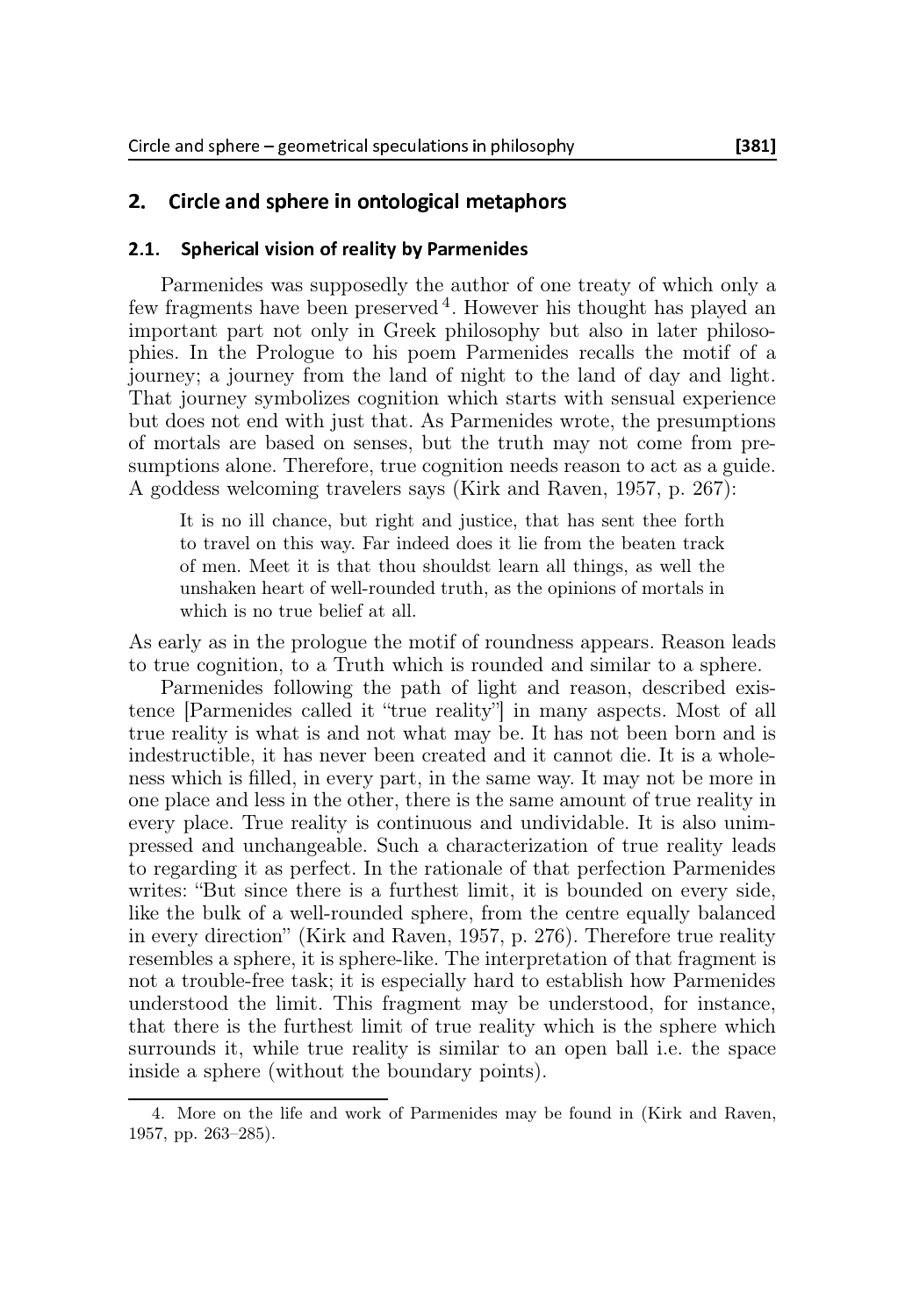In the contemplations of Parmenides, although they are not unambiguous, the motif of roundness as one of the attributes of perfection has come up. True reality is perfect; therefore it is similar to a sphere. What testifies to that perfection? True reality is " $(\ldots)$  equal to itself on every side, it rests uniformly within its limits" (Kirk and Raven, 1957, p. 276).

### 2.2. Plato's roundness of the world

The idea of perfection by Parmenides was taken up and developed by Plato. In the dialog Timajos he describes the creation of the world. The organizer of the world's creation, the world's craftsman is the platonic Demiurg (Greek: demiurgos). Demiurg using the eternal and perfect models has created the world out of fire, air, water and earth. The world's perfection which is the reflection of the form's perfection is demonstrated in the spherical shape the world was given (Plato, 33 BC):

Wherefore he made the world in the form of a globe, round as from a lathe, having its extremes in every direction equidistant from the centre, the most perfect and the most like itself of all figures; for he considered that the like is infinitely fairer than the unlike.

Amongst other properties, what proves the sphere's perfection is the smoothness of its surface. That smoothness for Plato symbolized selfsufficiency which was understood by him as the absence of any needs. Although Plato understood the world as a living creature, he stated that no limbs protrude from it (legs or arms) which might serve as means to grasp onto subjects or to move. Beyond the world there was nothing that could be held onto and nowhere it could move to. The spherical shape of the world resulted in the fact that it did not need anything else for its existence. Although Plato's idea of the world described here may seem bizarre or even grotesque to a contemporary reader, it carries an interesting ontological reference between the spherical shape and selfsufficiency. If we interpret self-sufficiency as existential self-sufficiency, i.e. that a given object exists independently of the existence of other objects, then surprisingly a sphere would become a symbol of one of the most vital characteristics in contemporary ontology<sup>5</sup>.

The fact that according to Plato the universe is spherical, results in the impossibility to distinguish between its "top" and "bottom" because the surface of the world is the same everywhere. Perfection does not differentiate into the right and left side, top and bottom side or front and back side. Even if inside the world there was a solid, it could not be going towards the circumference of the world towards the top or towards the

<sup>5.</sup> See (Ingarden, 1960, p. 132).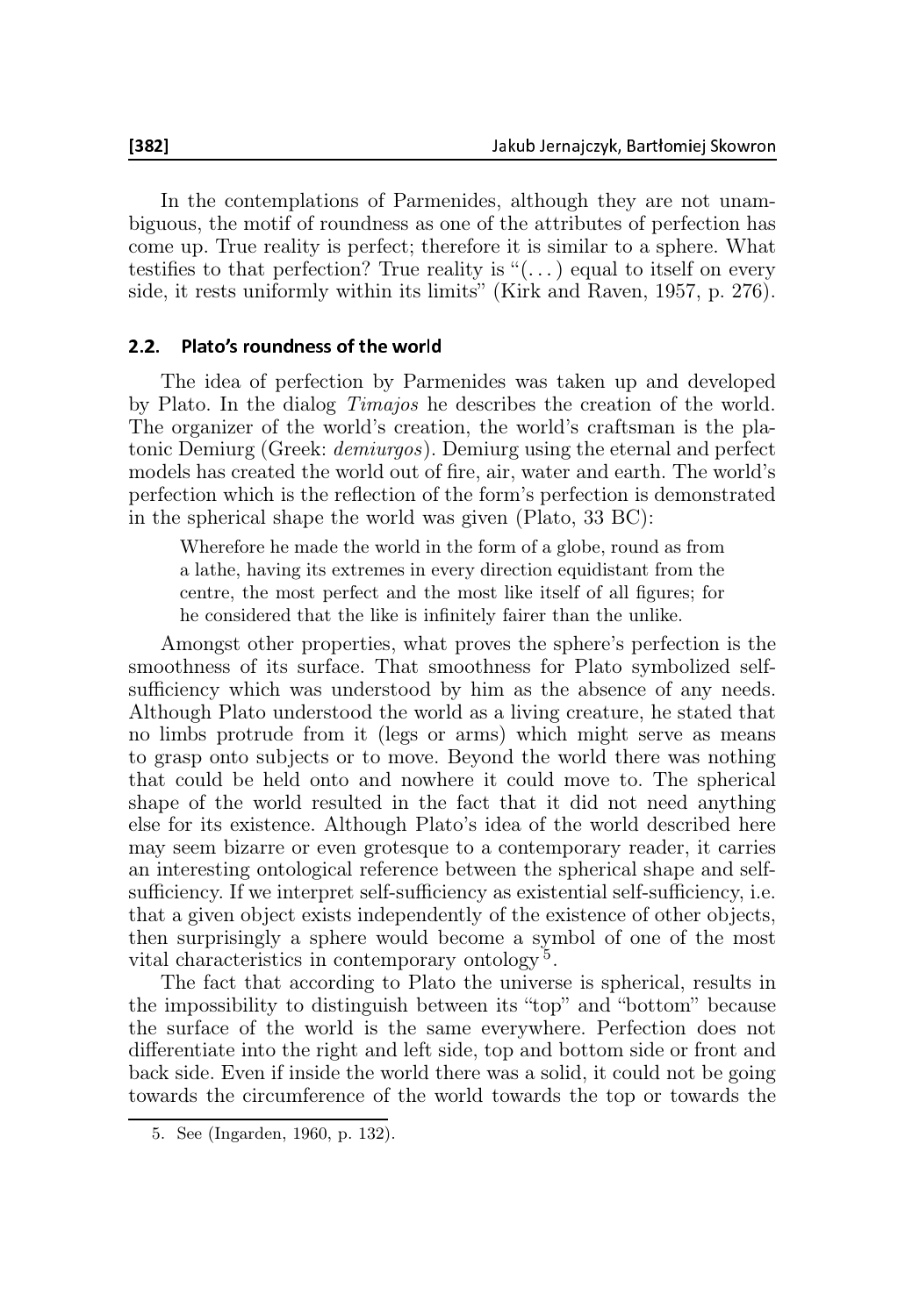bottom because each edge part of the world seen from the inside is the same and rounded the same way (Plato, 62 DE).

Plato's world was not motionless but it moved in a perfect way, i.e. uniformly along a circle. Plato also probably thought that the world revolved around its own axis. He also mentioned seven planets which move along circles around the earth. Along the circle closest to the earth the moon was moving, whereas the sun in Platonist cosmogony circled around the earth in the second cycle (Plato, 38 CD). The circling of the planets along circles created day and night, month and year  $-$  a temporal sequence. The creation of time was therefore determined by among others roundness and a circular movement.

While presenting the creation of the world Plato also described the creation of a human being. The most perfect part of the human body is the head because inside it – according to Plato – the mind is located. The head should therefore be of a perfect shape too. That is why the gods copied the perfect shape and gave the human head the shape of a sphere. The following parts of the human body were created in a way to fulfill the orders given by the most divine and round body part (Plato, XVI D). In the Platonist cosmogony, perfection (but also divinity) of the human mind and the perfection of the world, were met in the metaphor based on roundness.

### 2.3. Geometrical speculations by Nicolas of Cusa

For Nicolas of Cusa (also called Cusanus) the analysis of geometrical properties of infinite objects became the basis for speculations of a philosophical-theological nature. In the work On Learned Ignorance he discusses the relationship between the straight line and a curved line and notices that " $(\ldots)$  the circumference of the maximum circle, which cannot be greater, is minimally curved and therefore maximally straight" (Nicholas of Cusa, 1985, p. 21). Therefore the circumference of an indefinite circle must be the same as the straight line. What Cusanus could only have imagined, today we are easily able to present in the form of a moving picture. Figure 1 presents a shot from an animated loop showing growing circles, the arches of which constantly tend to a straight line.

The animation dependent on time may only present a potential identity of a circle and a straight line. Nicolas of Cusa however, when he wrote about the indefinite circle had actual identity in mind and that is the identity he uses to refer to God, whom he describes there as the Maximum. Out of the features of the Maximum, paying particular attention to his unity when he writes that " $(\ldots)$  for in the Maximum all difference is identity" (Nicholas of Cusa, 1985, p. 35). The unity is " $(\dots)$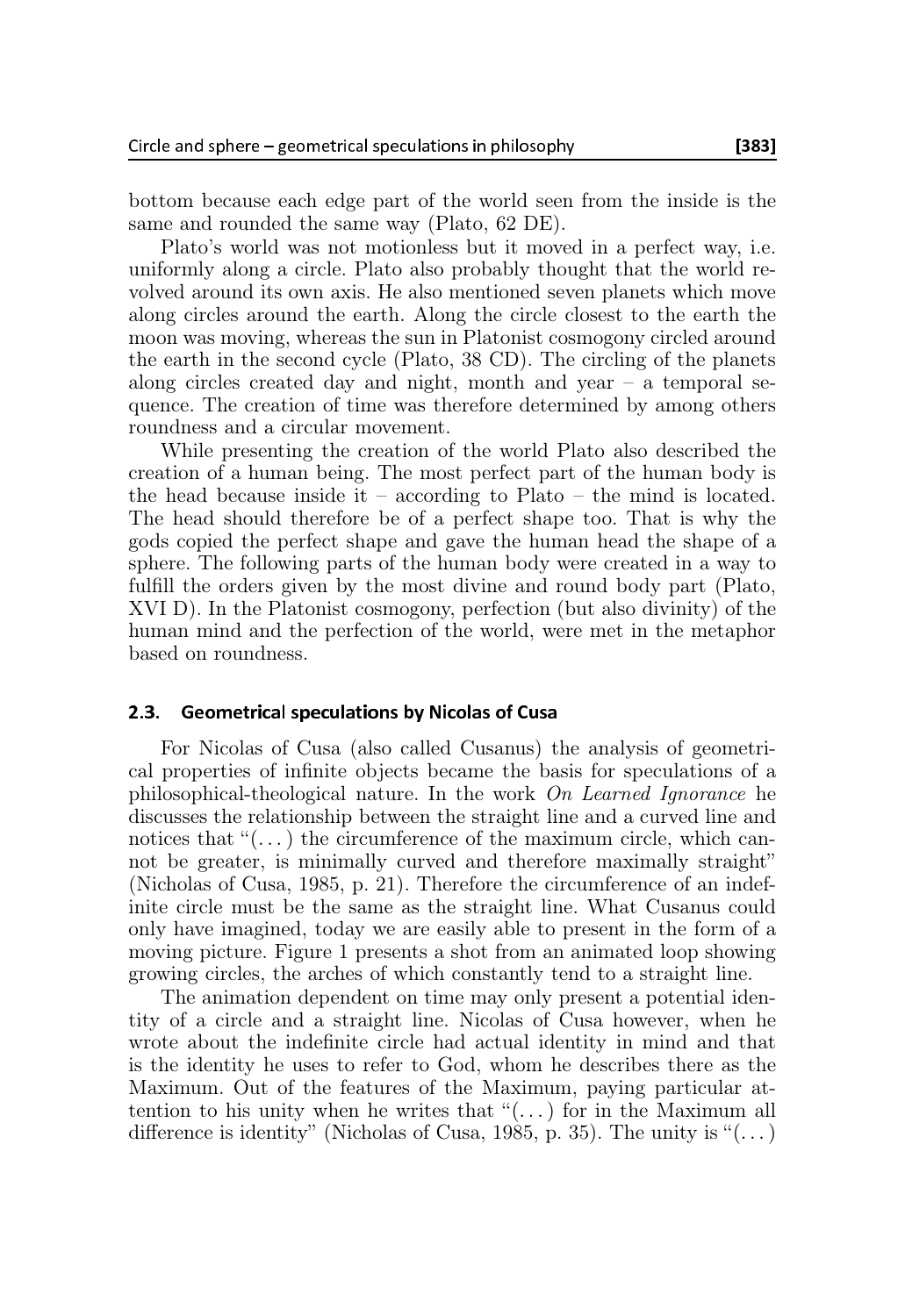exhibited by the infinite circle, which is eternal, without beginning and end, indivisibly the most one and the most encompassing" (Nicholas of Cusa, 1985, p. 35). The center of an infinite circle is the beginning of everything, the infinite circumference encapsulates everything, and the infinite diameter penetrates everything.



Figure 1. A shot from the animation Limits of the Circle (Granice koła, J. Jernajczyk, 2015).

Revolution of a circle around the diameter creates a sphere. It may be said that the sphere is potentially included in a circle, and using Nicolas of Cusa's terminology it is enfolded inside a circle. The finite circle is, of course, a sphere only in a potential sense – it has the ability to revolve. However an infinite circle is an actual sphere. That is why the spherical pertains here to the existence of the Maximum in the act. Just as the sphere is an actual line or a circle, in the same way the Maximum is supposed to be the actuality of all things (Nicholas of Cusa, 1985, p. 38).

The ontological metaphor of a sphere returns and is developed in one of the later works of Nicolas of Cusa – in the dialog The Bowling-Game. The description of a game popular in his times became a starting point for deliberations on the properties of the world and God.

Roundness leads to eternity. Both in a circle and in a sphere it is impossible to distinguish a point which may be the beginning or the end. Circles and spheres which have no beginning and no end become the model of eternity. Because the most perfect form of eternity in the Cusanus' understanding is God, the sphericity – like for Plato – is related to the divine. In the Nicolas of Cusa understanding the world is spherical,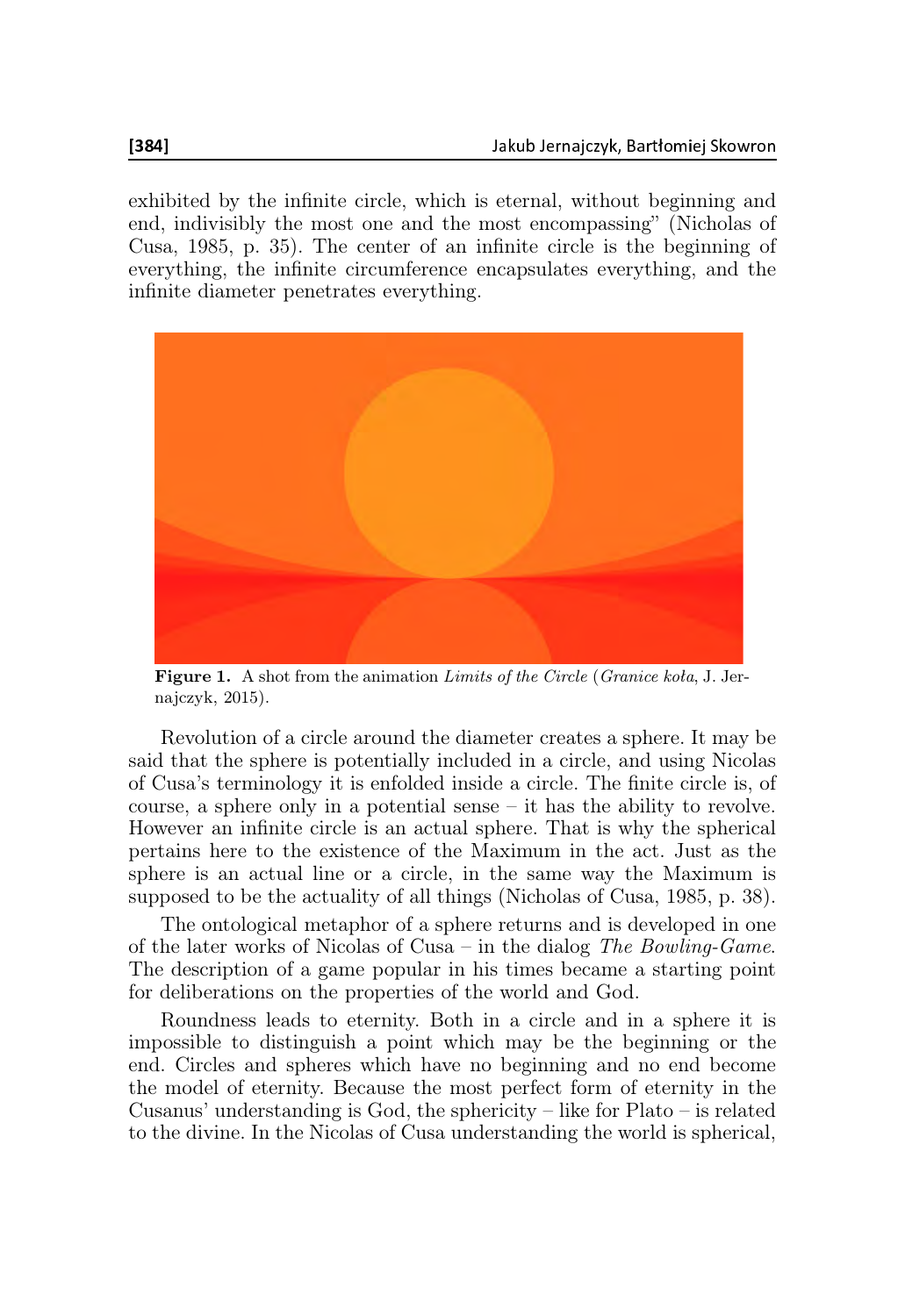therefore it is eternal (Nicholas of Cusa, 2000, p. 1189–90). It is not however a perfect sphere; it is created on the basis of a model of a perfect sphere.

The roundness of a perfect sphere is not visible (Nicholas of Cusa, 2000, p. 1185):

For since the surface of a [true] sphere is everywhere equally distant from its center, the outer-extremity of what is [perfectly] roundgiven that it ends at an indivisible point-remains altogether invisible to our eyes. For we see only what is divisible and quantitative.

We may not see a single point and what is visible may not consist of points. So if the limits of a perfect roundness are set out by an indivisible point, according to Cusanus, it may not be visible. Although roundness as such may not be seen, that does not mean that a round thing cannot be seen. Indeed, we see what is material, whereas in the material only the image of roundness is realized and not the true roundness (Nicholas of Cusa, 2000, p. 1186).

Roundness in itself includes the ability to move. Round objects move more easily than non-round, angular objects. In order to move a real sphere needs a mover, someone who will provide its impetus. Whereas perfect roundness does not need an external mover, it is able to move on its own, it is both the moved one and the mover. What is interesting, for Nicolas of Cusa the soul also moves (the movement of soul is life) in a circular motion. The movement of the soul returns to itself, as in the case of thinking about thinking, it moves itself. If the movement of a soul is circular and as we mentioned before if a circle is eternity, then the life of a soul is perpetual (Nicholas of Cusa, 2000, p. 1197). Cusanus proves at this point  $6$ . The immortality of the soul mainly on the basis of the roundness of its moves.

The metaphor of a sphere finds its reflection also in ethical deliberations. In the game described in the dialog, a bowling-ball has to be thrown from an agreed place so that it stops closest to the center of a previously drawn circle. Around the central point there are larger and larger circles drawn, which are given a specified number of points. Depending on the circle in which a bowling-ball stops, the player gets the respective amount of points (the closer to the center – the higher the score). The one who obtains 34 points first is the winner. The format of the game symbolizes the movement of our soul. Each bowling-ball sets out an adequate shape of movement, there is also no possibility that two bowling-balls

<sup>6.</sup> The notion of proof is not used here in a strictly mathematical sense; it rather stands for speculative reasoning in the scope of metaphysics or mathematical mysticism.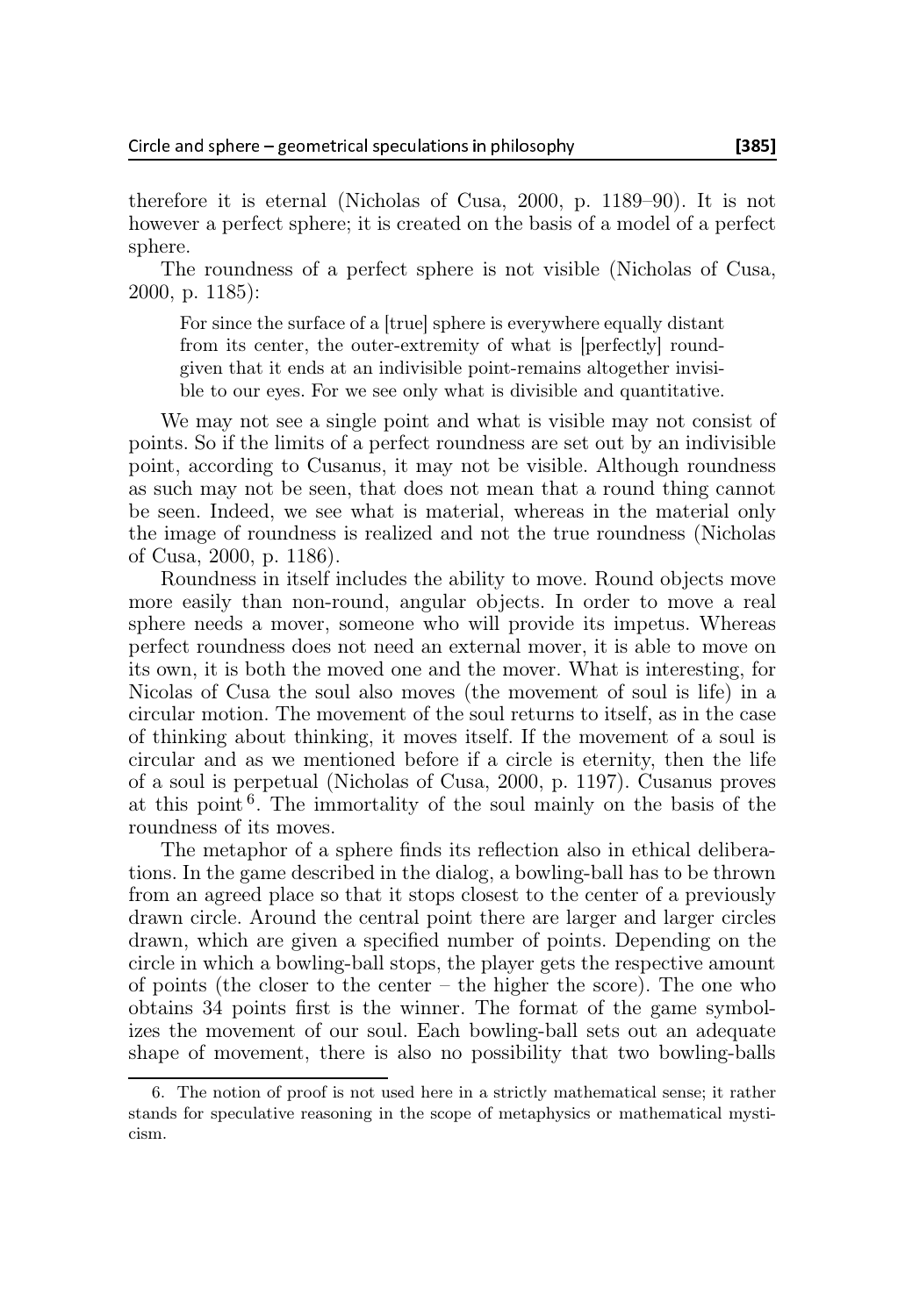could stop at the same place. The aim of the game is the same as in life: to get as close as possible to the center of the circle which symbolizes God. In order to ensure that the bowling-ball stops near the center, the player must have some experience, which may be achieved only thanks to continual attempts. It is similar to one's exercising in virtue (Nicholas of Cusa, 2000, p. 1029):

 $(\dots)$  each man, by exerting himself, must govern the inclinations and tendencies of his own bowling-ball. After a while, made temperate in this manner, he strives to find a way whereby the curvature of his bowling-ball does not prevent its arriving at the Circle of Life. This is the symbolic power of the game: that even a curved bowling-ball can be controlled by the practice of virtue, so that after many unstable deviations of movement, the ball stops in the Kingdom of Life.

In the dialog The Bowling-Game a famous metaphor also appears, the traits of which Borges was tracking in the essay referred to above "The Fearful Sphere of Pascal". In the version presented by Nicolas of Cusa instead of a sphere a circle is present: "(. . .) God is a Circle whose Center is everywhere  $(\dots)$ " (Nicholas of Cusa, 2000, p. 1226). The second part of the metaphor describing the circumference not existing anywhere was here omitted. It is worth observing that the metaphor makes sense both in the case of a sphere and a circle, because the center and the circumference are the basic properties of both objects. Only the dimension is different in which the two versions of metaphors are submerged. For those to whom the three-dimensional dimension seemed to be the highest one, a sphere (a closed ball) had to be the most appropriate object to present God. However today, assuming the existence of infinite dimensions, we would not tie the idea of perfection to a particular dimension, so we would not relate more perfection to a three-dimensional sphere (a closed ball) than to a two-dimensional circle (a disk). Perhaps also the thought of Nicolas of Cusa who did prove the identicality of a circle and a sphere, would have gone that direction<sup>7</sup>.

<sup>7.</sup> Rudiments of many concepts characteristic for contemporary mathematics may be found in the papers of Nicolas of Cusa, among others from the area of non-Euclidean geometry and topology.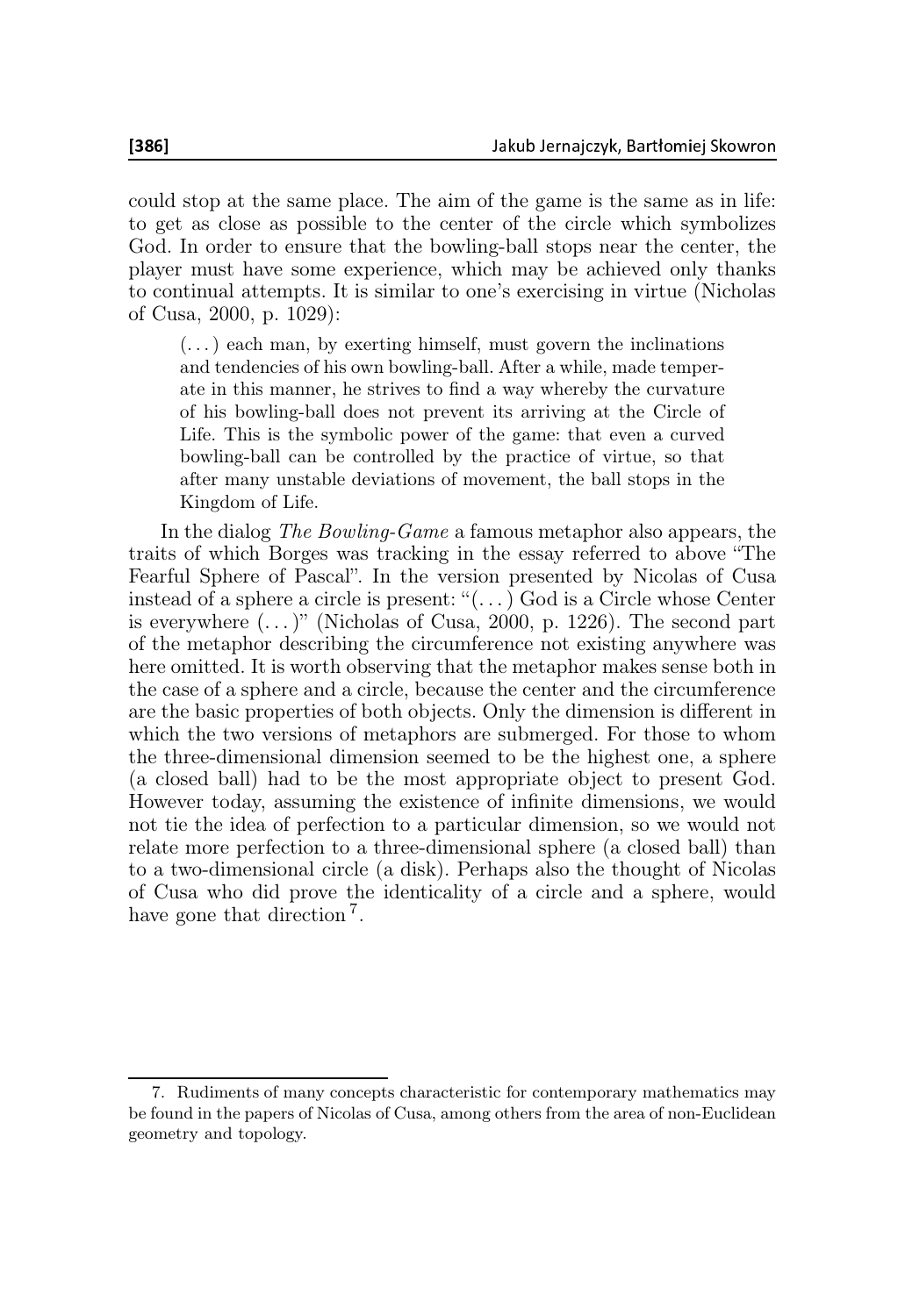#### 3. Circle in epistemological metaphors

#### Scientific knowledge as a dynamic circle  $3.1.$ 3.1. S
ientifi knowledge as <sup>a</sup> dynami ir
le

Willard Van Orman Quine, in Two Dogmas of Empiricism – one of the most influential philosophical essays of the 20th century – states that:  $\mathcal{L}(\ldots)$  total science is like a field of force whose boundary conditions are experience. A conflict with experience at the periphery occasions readjustments in the interior of the field" (Quine, 1951, p. 39). Explaining the interior structure of the area of the circle of scientific knowledge, in particular the relations between its outline and the interior, Quine writes: "The edge of the system must be kept squared with experience; the rest, with all its elaborate myths or fictions, has as its objective the simplicity of laws" (1951, p. 42). The force field referred to by Quine is naturally associated with a certain roundness – a circle or a sphere. Bearing that in mind Michał Heller developed the following metaphor: (1997, p. 7)

If following Quine we compare scientific knowledge to the interior of a circle, what is yet unexamined will remain on the outside of the circle, and the circumference of the circle will be the boundary of knowledge – a place in which our knowledge meets ignorance. The circumference of that circle is constructed out of scientific questions – problems arising out of what we know (from the interior of the circle) but directed towards our ignorance (towards the exterior of the circle). Along with the advance of knowledge, in line with the growth of scientific achievements, the circle symbolizing scientific knowledge widens. Let us note however that at the same time the circumference of that circle grows too – the number of question marks increases! <sup>8</sup>

It should be emphasized that there is a significant difference between the two approaches. As long as Quine does not specify the shape and the size of the force field expressly focusing mainly on the changes that go on inside it (as a result of the reaction with experience), Heller accentuates the very process of the circle's circumference growth, which would indicate accepting the cumulative model of knowledge. Whereby, obviously, Heller's metaphor does not exclude the modification of the inside of the circle.

<sup>8.</sup> Transl. A. & J. Hamilton.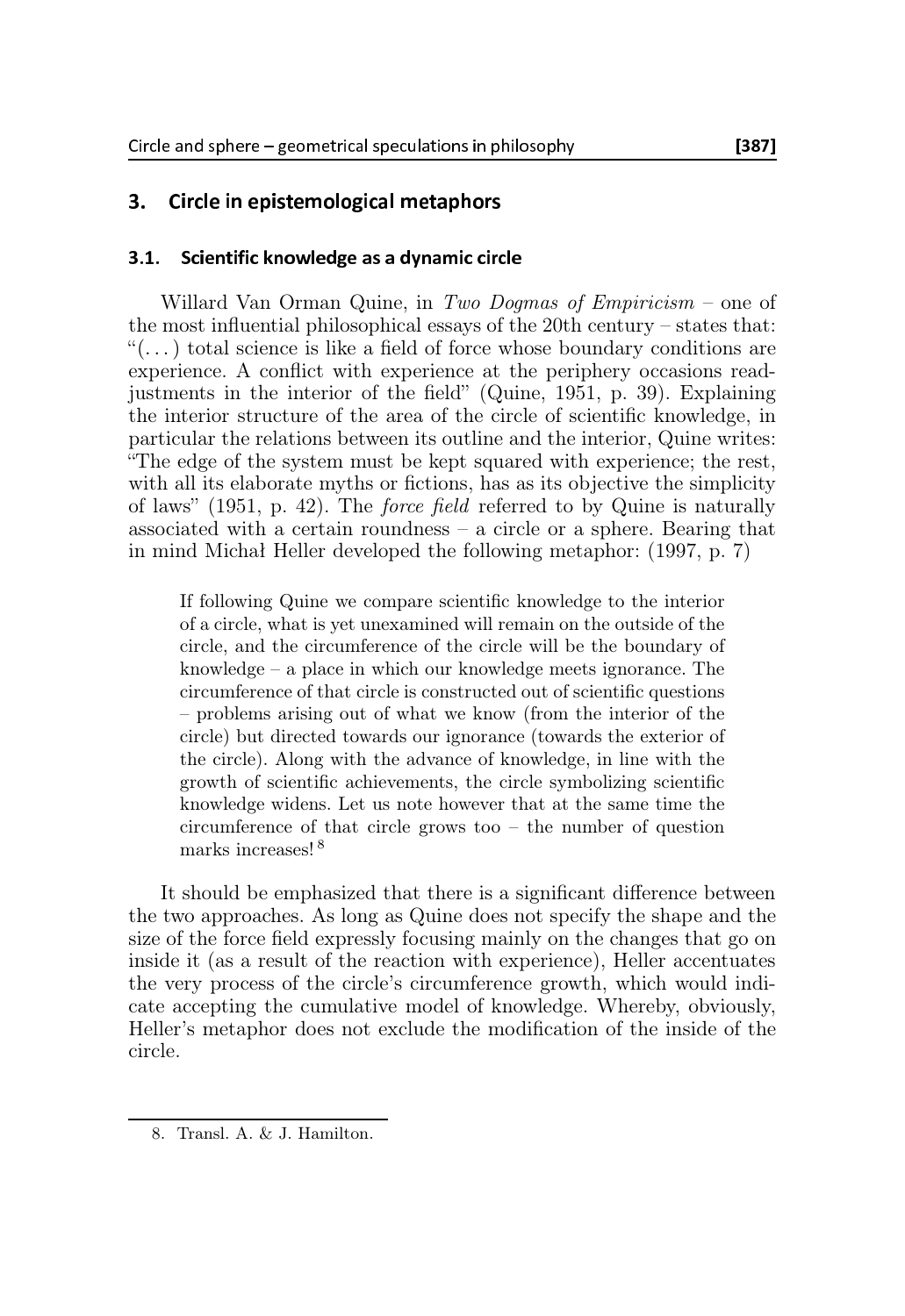

Figure 2. Model of evolution of a growing circle of knowledge according to Heller.

The increase of new questions noted by Heller which continuously accompanies the progress of scientific knowledge allows for a new – dynamic – reading of the Socratic maxim "I know that I know nothing". If we recognize that along with the advance of knowledge the number of unsolved problems also grows and that the process may have no end, the constatation that the area of ignorance indefinitely surpasses the area of our knowledge is justified. The vision presented here seems pessimistic at first glance – we will never reach or at least approximate the completeness of knowledge about the world. Nevertheless, this metaphor may also be read as optimistic, as indicating the potential for perpetual development. If there are always new problems which require solving, the scholars will never rest in their quest. Such an optimistic overtone we can find in the words by Bertrand Russell, who described the consequences of the discovery of non-Euclidean geometries in the spirit of Heller's metaphor (Russell, 1912, pp. 230–231):

Thus, while our knowledge of what is has become less than it was formerly supposed to be, our knowledge of what may be is enormously increased. Instead of being shut in within narrow walls, of which every nook and cranny could be explored, we find ourselves in an open world of free possibilities, where much remains unknown because there is so much to know.

The metaphor of the circle of knowledge also constitutes an interesting illustration of relations which take place between the science and philosophy. According to Russell (1912, p. 240) "those questions which are already capable of definite answers are placed in the sciences, while those only to which, at present, no definite answer can be given, remain to form the residue which is called philosophy". Referring to Heller's metaphor we may say that the domain of philosophy spreads right beyond the circumference of the circle of knowledge.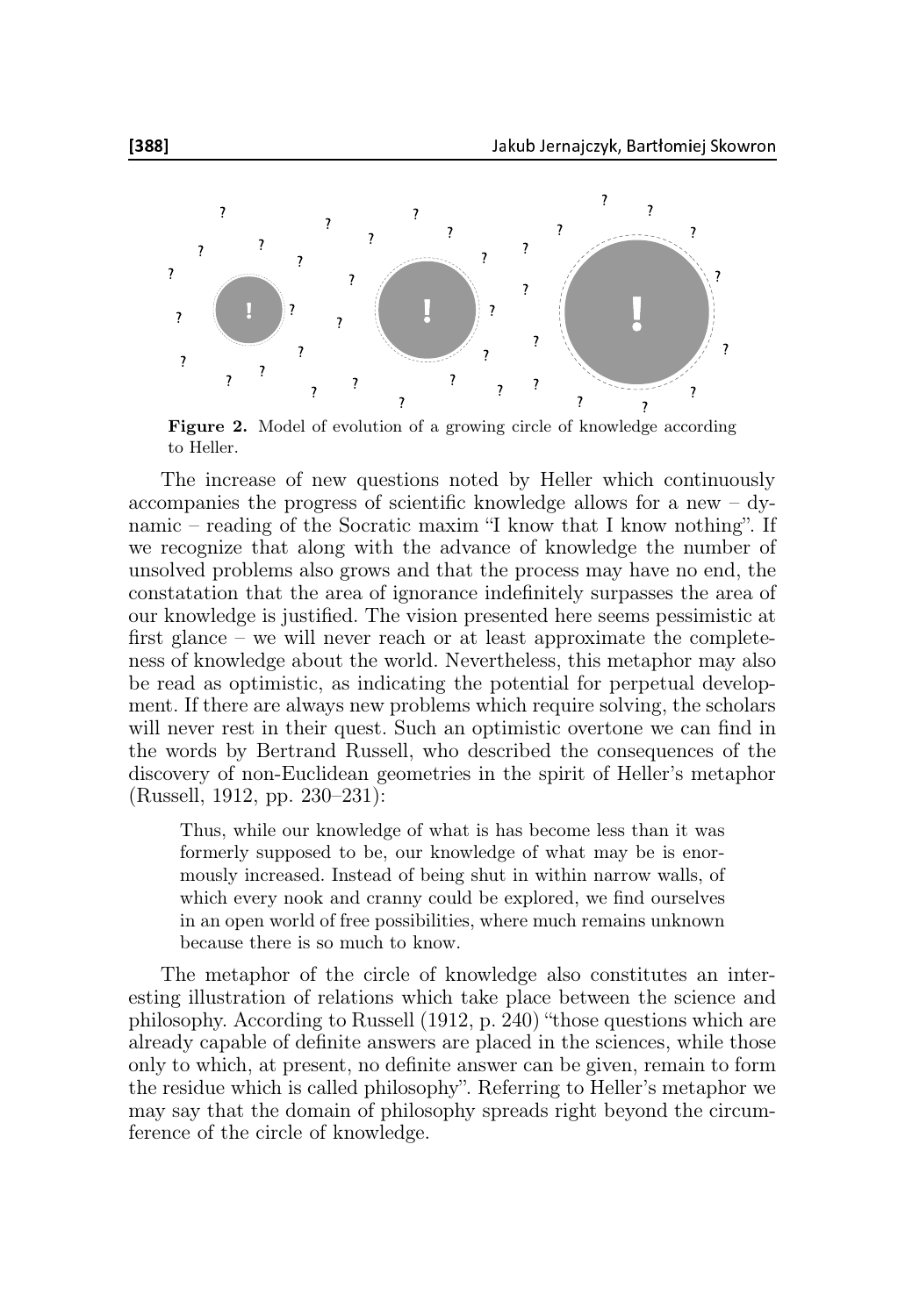#### $3.2.$ Approximation of an ideal circle in metaphors of the pursuit of truth and knowledge and knowledge

Nicolas of Cusa assumed a geometrical circle as the symbol of absolute truth, whereas the human quest to learn the truth he presented as a process of approximating the circle by polygons inscribed in it (Nicholas of Cusa, 1985, p. 8):

Hence, the intellect, which is not truth, never comprehends truth so precisely that truth cannot be comprehended infinitely more precisely. For the intellect is to truth as [an inscribed] polygon is to [the inscribing] circle. The more angles the inscribed polygon has the more similar it is to the circle. However, even if the number of its angles is increased ad infinitum, the polygon never becomes equal [to the circle] unless it is resolved into an identity with the circle.



Figure 3. Visualization of the pursuit of truth by the intellect according to Nicolas of Cusa.

This metaphor is based on the mathematical method of exhaustion known since antiquity which has been used to approximate the area of figures and volume of solids of which it was not known how to measure them in a direct way. In order to approximate the area of a given figure, simpler figures of which the area it was known how to measure were circumscribed about and inscribed in that figure. The action was similar in terms of solids. Eudoxus is considered the inventor of the method of exhaustion whereas it was perfected by Archimedes who was able to approximate the area of a circle with astonishing accuracy by circumscribing about and inscribing regular polygons into it, starting with a hexagon and ending with as much as a 96-sided regular polygon (Katz, 2009, p. 101). Along with the increase of the number of angles, the values of the areas of the circumscribed and inscribed polygons approach each other and the area of a circle included within them was approximated more and more precisely (fig. 4).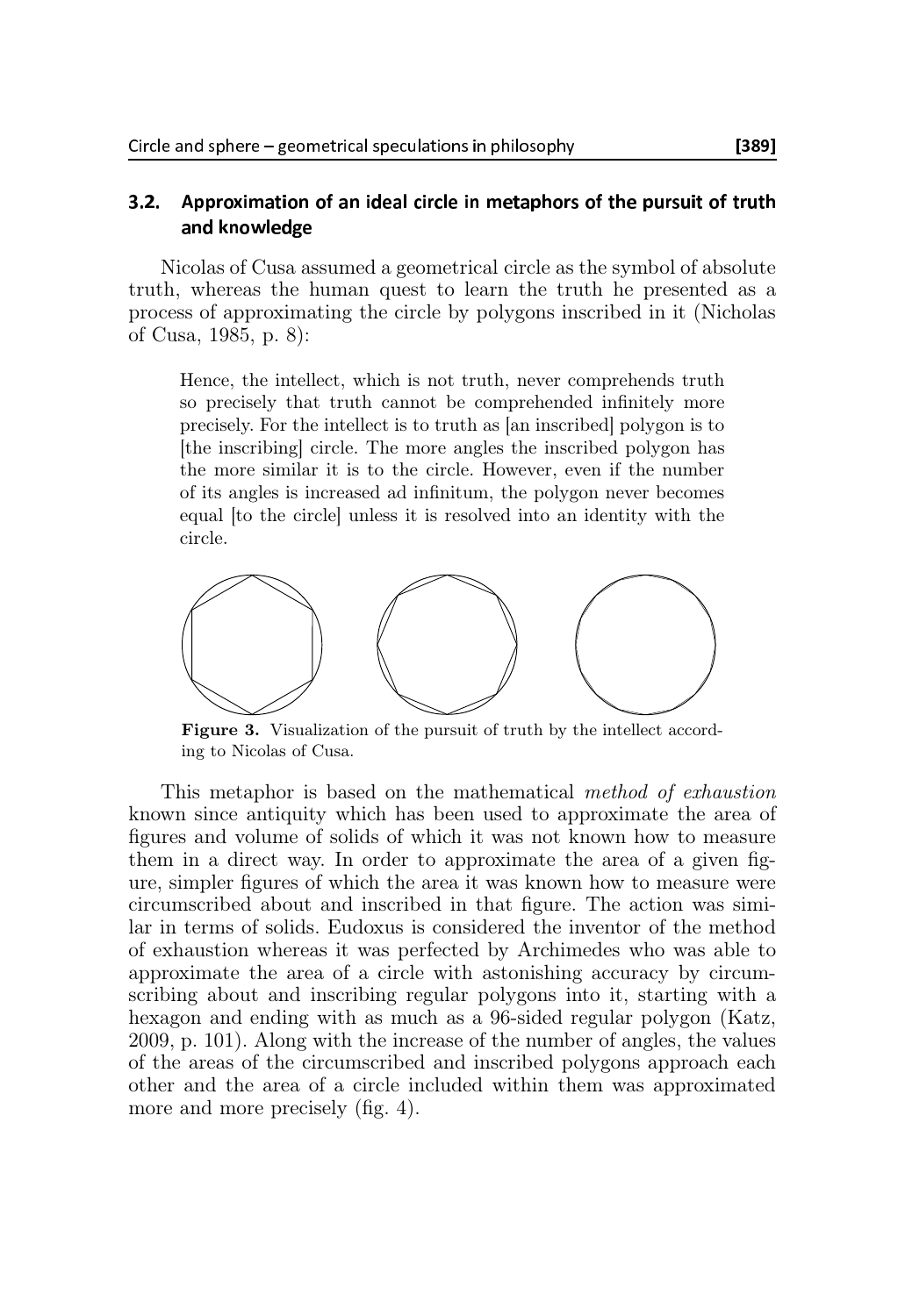

Figure 4. Area of a circle approximated in the method of exhaustion by circumscribing and inscribing regular polygons in it.

Although the method of exhaustion theoretically enabled the calculation of the circle's area with an arbitrary accuracy, its absolute value could not be measured <sup>9</sup> . It is not surprising then that Nicolas of Cusa employed the visualization of that method (fig. 3) in his metaphor of pursuing the truth. In illustrating the pursuit of human intellect he limited it only to polygons inscribed in a circle since the circle here symbolizes the truth about the world which is the property of God (or even is identified with God). It would be incorrect to illustrate human intellect in the form of circumscribed polygons because they transgress the limits of a circle.

Contemporarily it is assumed that all the geometrical properties of a circle have already been discovered (Davis and Hersh, 1981). What is interesting is that when we visualize that figure, in practice we use the archaic method of approximation which is much less subtle than the ancient method of exhaustion. On digital screen circles, ellipses or any curves are represented with the help of tiny squares – pixels. What to us seems like a smooth circle in reality is only its illusion. The visual effect of smoothness achieved through increasing the resolution of the matrix (increasing the number of pixels and decreasing their size) but also through using additional algorithms of optical edge smoothing which is called antialiasing (Hearn and Baker, 1997, pp. 171–180).

With reference to Heller's growing circle of knowledge and the discrete structure of screen matrix, an artistic work was created which is an individual visual metaphor of the evolution of scientific knowledge (The Circle of Knowledge/Koło wiedzy, J. Jernajczyk, 2008). The idea of complete knowledge was expressed here similarly to the way it was done by Cusanus, in the form of a circle. The limited human knowledge is presented by a figure built out of pixels which approximates an ideal circle.

<sup>9.</sup> Currently we are also unable to measure the value of a circle of a given radius, because in the ratio of the area and the radius the irrational number pi is included, which cannot be represented as terminating or repeating decimals. Every final result is then only an approximation.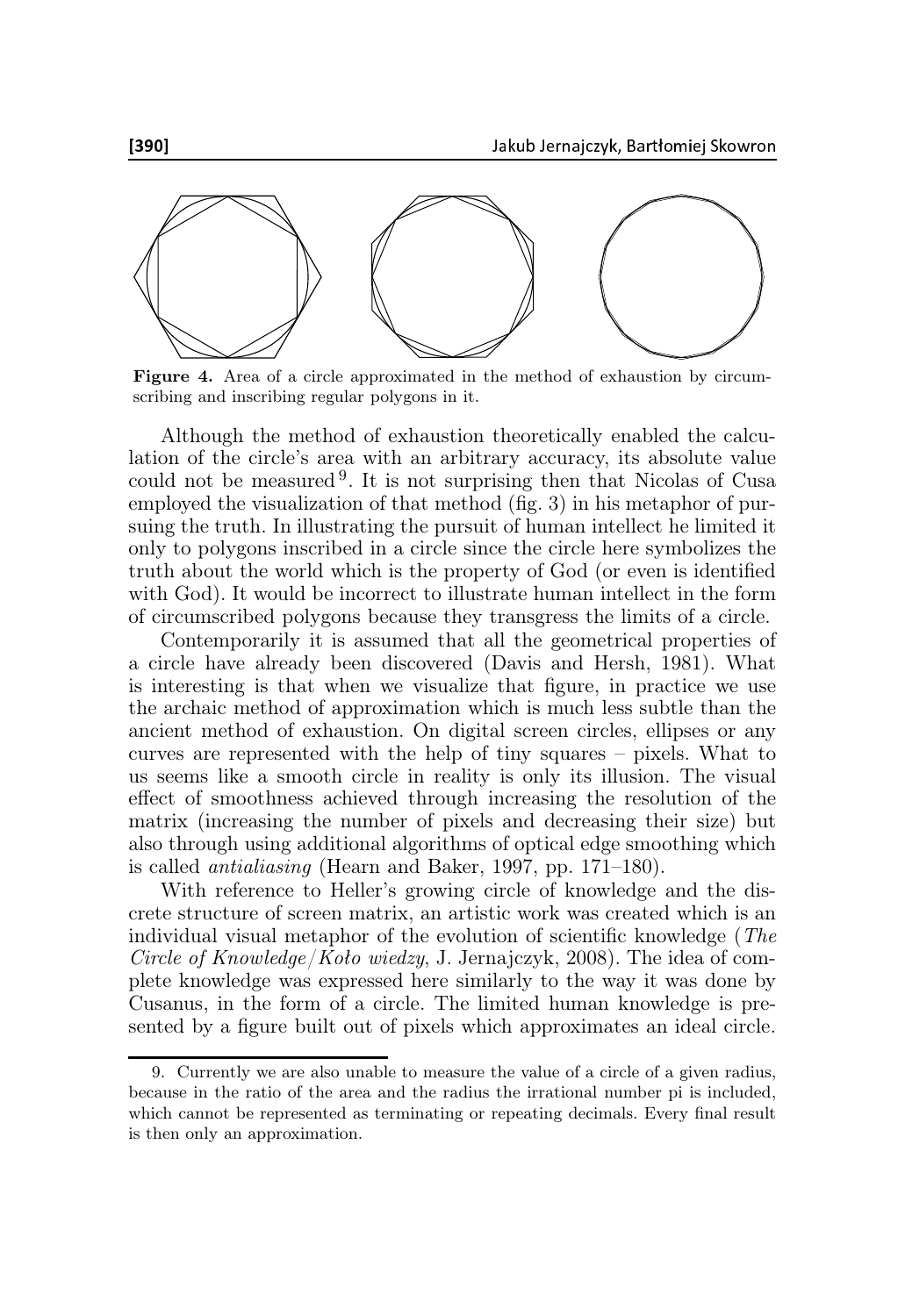The evolution of knowledge corresponds with the process of smoothing the edges of that figure. The first rough approximation of a circle is a square which through dichotomist divisions that take place in two dimensions slowly start transforming into a shape which resembles a circle more and more. As a result of consecutively dividing the pixels which are its constituents are becoming ever finer. The ones which are located outside the limits of the model circle are rejected and the entire figure is smoothed (fig. 5). Despite the fact that at some point we may have the impression that we are looking at a smooth circle, blowing up any fragment of the figure reveals that the pixels exist there permanently. The smoothing process, similar to the development of knowledge, potentially may go on ad infinitum  $10$ .



Figure 5. Selected stages of a figure's evolution in the interactive installation The Circle of Knowledge (Koło wiedzy, J. Jernajczyk, 2008).

This metaphor similar to the metaphor of Cusanus is Platonic in character because it assumes that the ideal of absolute knowledge exists. Here it is presented as a circle which is the aim one should pursue. The essence of that evolution is not expanding the area of the figure like it was in Heller's metaphor but smoothing its edges. The development of knowledge is therefore presented here as a process of making continuous corrections and detailing and not a cumulative process which consists in the permanent growth of factual resources. An essential element of that process is rejecting former statements and convictions which along with the development of science have turned out to be outdated  $11$ . Falsified statements are symbolized here by falling off pixels which are beyond the perimeter of the ideal circle.

<sup>10.</sup> Three epistemological metaphors based on the circle which are discussed in this section, pertain only to the relationship between the "knowledge field" and experience. They describe what happens on the contact point of knowledge and ignorance. They do not discuss changes which happen inside that field. Quine pointed out in his essay that under the impact of experience, the internal organisation of the knowledge field is changed (Quine, 1951).

<sup>11.</sup> An example of such obsolescence of knowledge was the fate of Aristotelian physics.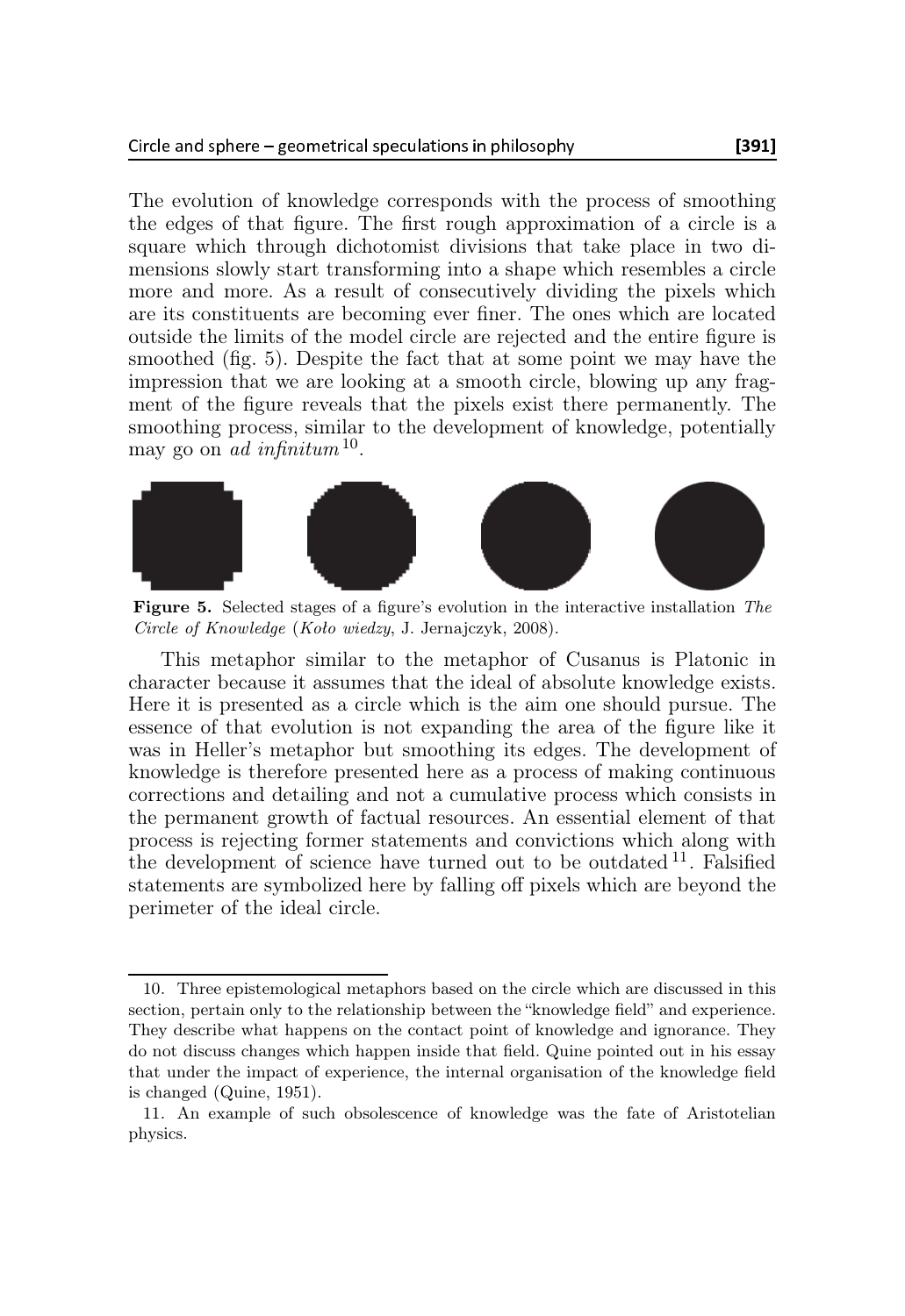

Figure 6. The Circle of Knowledge/Koło wiedzy (J. Jernajczyk, digital print,  $100 \times 100$  cm, 2008). Graphic version presenting 4 stages of the figure's evolution in one image (dynamic version can be find on: https://youtu.be/TIw5o2Gjaks).

### 3.3. Metaphor of the research circle by Kazimierz Twardowski

Considering the two key aspects of the circle – its center and circumference – for each direction set out by radii, two directions may be distinguished: from the center to the circumference and from the circumference to the center.



Figure 7. Circles with reversed directions of radii.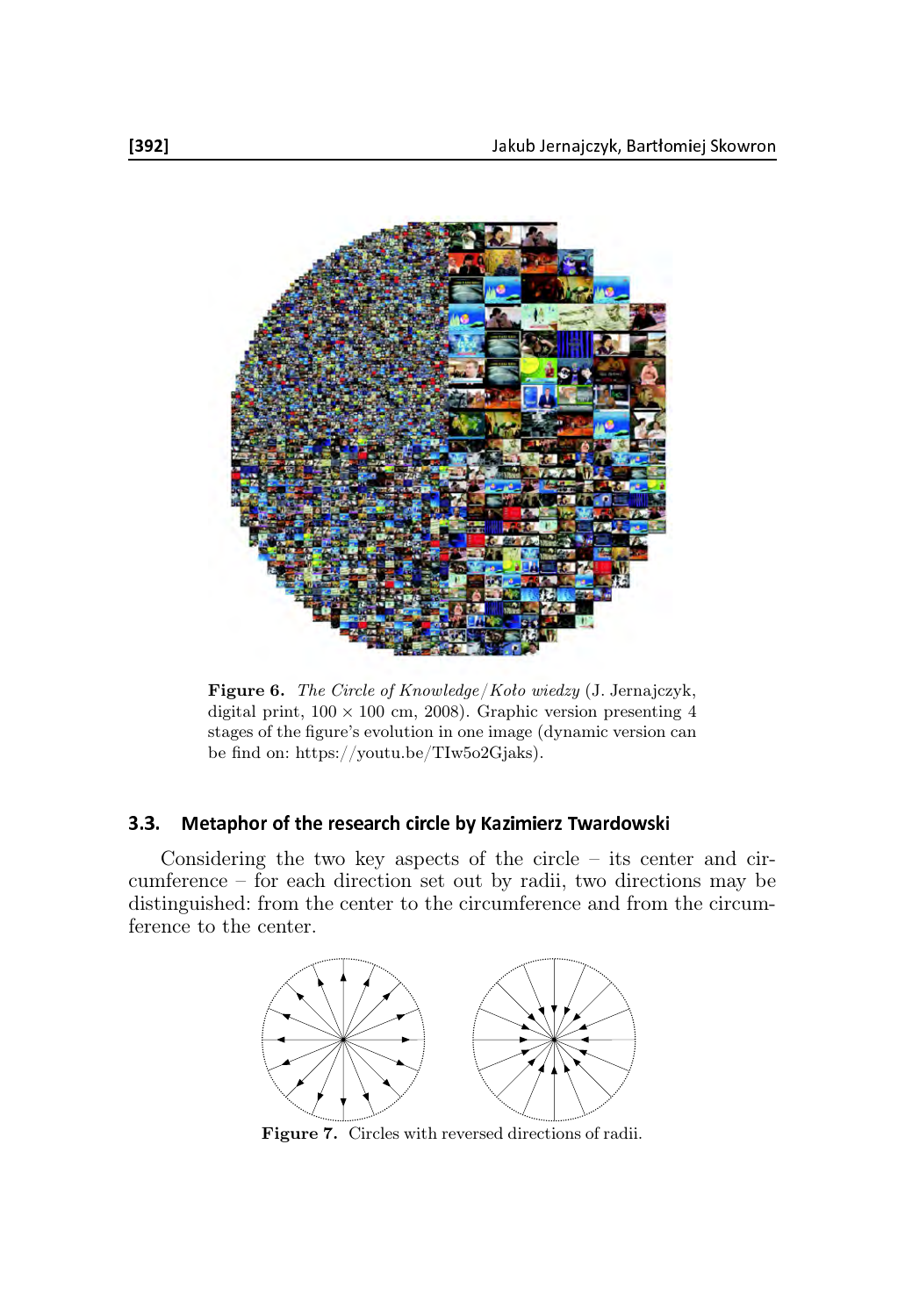Heller's metaphor presented above – of the development of knowledge as a continuously growing circle  $-$  is an example of the first variant. Kazimierz Twardowski, the founder of the famous Polish philosophical school called the Lviv-Warsaw School, describing the process of cognition, focused on the direction from the circumference to the center. During the first meeting of the Polish Philosophical Society he is known to have said (Twardowski, 1904, p. 241):

Like all radii of a circle, although they come from different points of the circumference, connect and meet in the center of the circle, the same is for us who want for all the directions of work and philosophical beliefs in our Society to pursue that one aim, the exhibition of truth <sup>12</sup>.

Twardowski in that fragment refers to a circle as a circle of exercising philosophical knowledge, the circle of practicing philosophy. Despite the variety of specialization, diversity of approaches and ways of thinking, all of them should equally pursue true cognition. The truth, which is the circle's center, has therefore become the aim of philosophical pursuit.

The interpretation of Twardowski's visualization may be easily expanded if we consider not only the areas of philosophy and truth as a property of judgments. On the grounds of the high specialization of all detailed sciences and the atomization of scientific research arising out of that, research projects which combine more than one field of science have been created. Specialized sciences like biology or sociology, although they use different methodologies, often research the same subject, for example, the human being – only in different aspects; biology in an organic aspect, sociology in the aspect of social behaviors. They are located in different parts of the circle's circumference however they direct their attention towards its center – towards one and the same subject. That subject may be a tangible one, but it could also be an abstract problem. The unity of the subject enables cross-field research.

### Conclusions

The circle and the sphere – mathematical objects – in visual-philosophical speculations take up an important spot. As early as in ancient cosmogonies the world appeared to the philosophers as rounded and similar to a sphere. Perfection based on the idea of an equal distance between the circumferential points from the center was presented with the use of a circle and a sphere. Each point of the circle to the same degree is its

<sup>12.</sup> Transl. A. & J. Hamilton.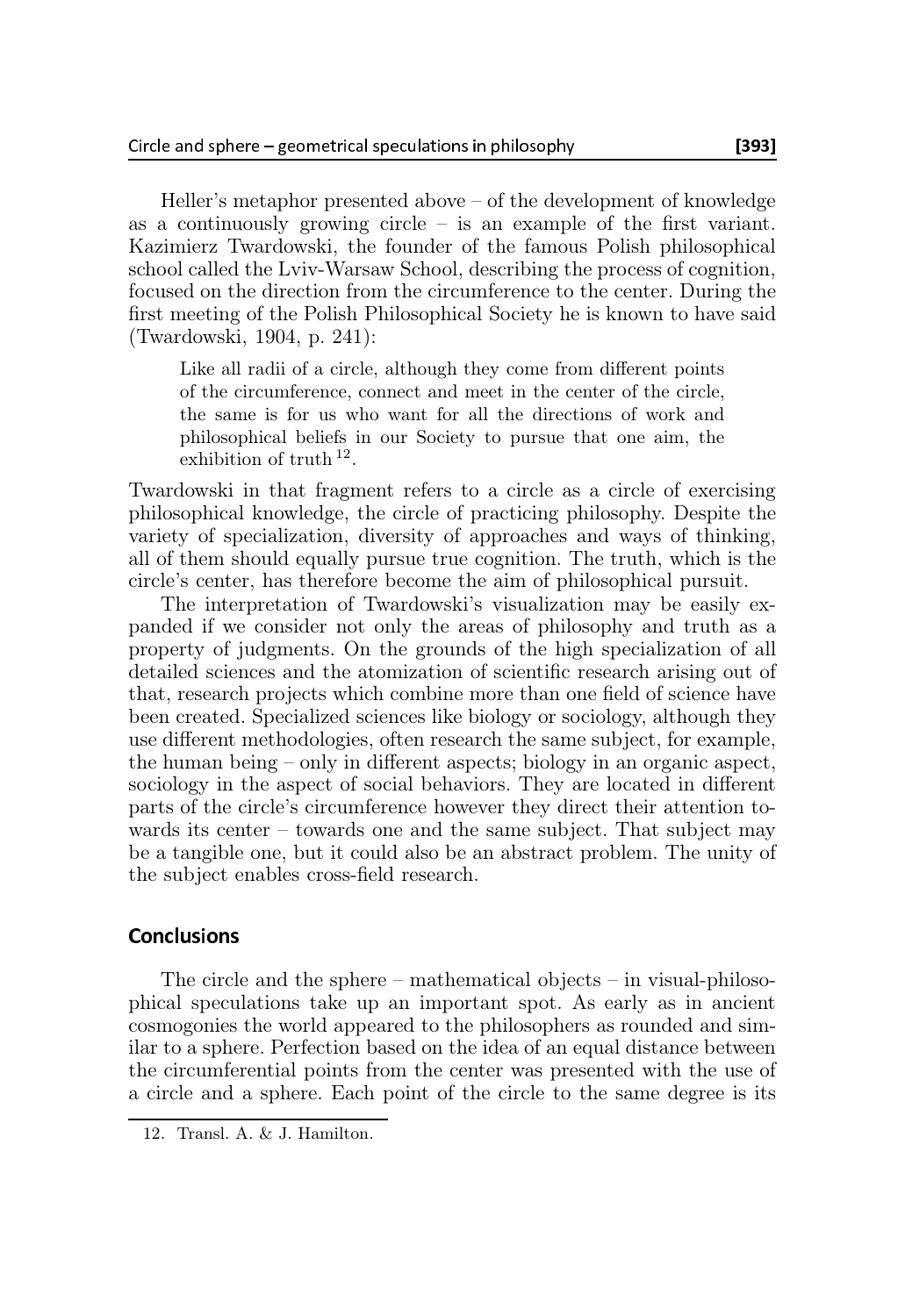beginning and its end, therefore essentially there is no beginning or ending point. As a result of that the circle has been and still is the symbol of eternity, everlasting without beginning or end. In popular geometrical approaches, God, the highest entity, was presented as an infinite circle or sphere, the center of which is everywhere and the circumference nowhere.

The circle may also serve as a visualization of cognitive processes. Presenting the development of scientific knowledge in the form of an evergrowing circle aids to visualize that along with the progress of knowledge – the growth of the circle's area, its circumference which sets out the scope of ignorance also grows. On the other hand, the regular polygon with a larger and larger number of sides and the figure constructed out of ever finer pixels, during further divisions become visually indistinguishable from the circle which defines their limits, however, they will never be identical with it. These metaphors reflect the essence of practicing knowledge in the classic sense, i.e. the essence of pursuing the truth – although we are closer to the truth, reaching its complete cognition will be impossible. The circle also helps to express the unity of cognition independent of how many people (or groups of scholars) participate in that process. The points of circumference symbolize various points of view, however from each of these points of view one and the same point may be seen: the circle's center. That point links various societies of researchers and that metaphor visualizes the interdisciplinary character of contemporary science. Amongst the points of circumference which are at the same distance, there is also room for an artistic perspective which complements the scientific image of the world in a creative way.

### **References**

Alanus De Insulis. Theologicae Regulae, (http://www.documentacatholica omnia. eu, access: 22.06.2015).

Borges, J. L. (1964). The Fearful Sphere of Pascal. Labyrinths. Selected *Stories & Other Writing*, 168–171. New York: New Directions Publishing Corporation.

Davis, P. J. & Hersh, R. (1981). The Mathematical Experience. Boston: Birkhäuser Boston.

Hearn, D. D. & Baker, M. P. (1997). Computer Graphics, C Version 2nd Edition. Pearson.

Heller, M. (1997). Doświadczenie Granic. Granice nauki, 7–10. Tarnów: Biblos.

Ingarden, R. (1960). Spór o istnienie świata (Controversy over the Existence of the World), T. 1. Warszawa: PWN.